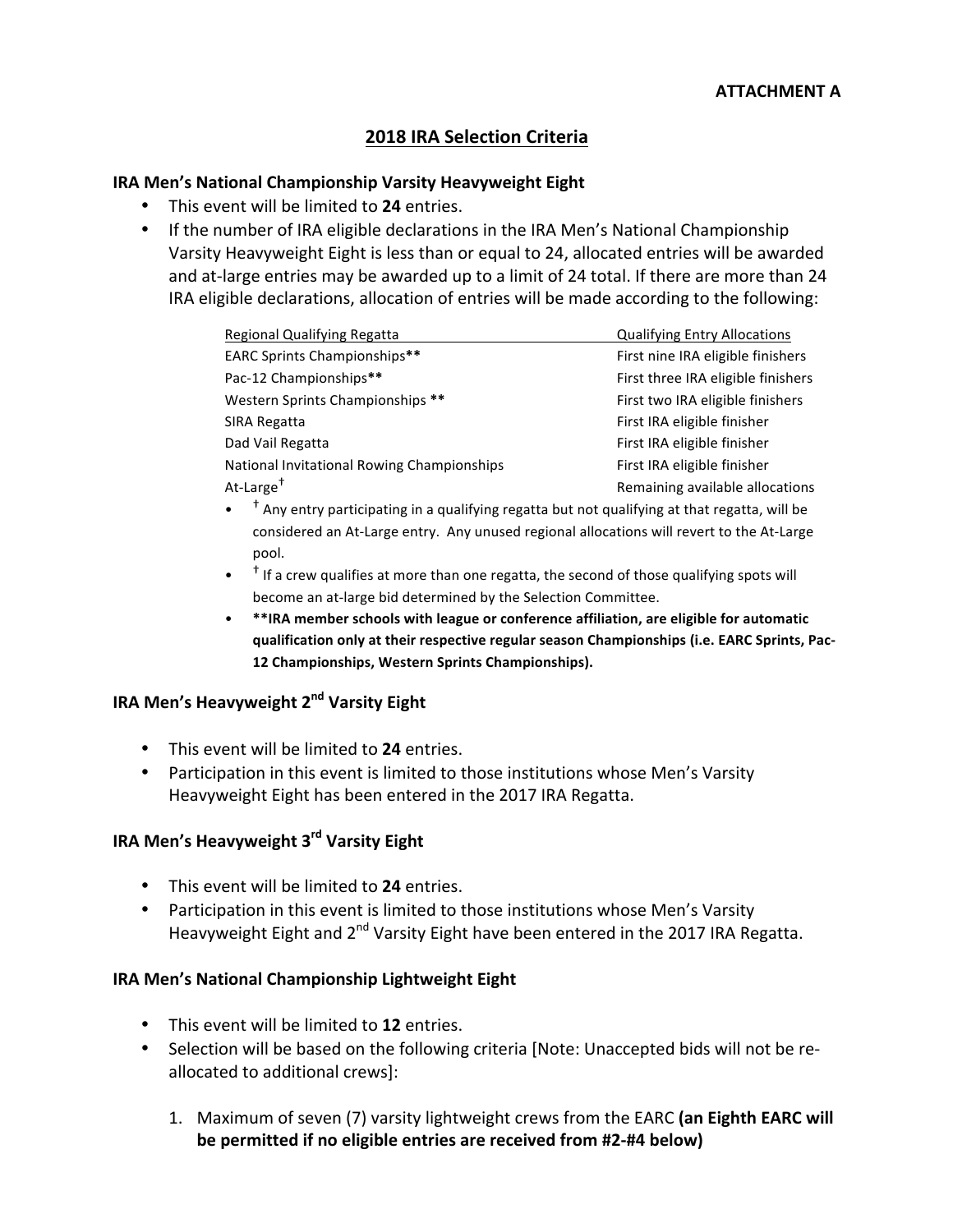- 2. Top two (2) IRA eligible varsity lightweight crews from the Dad Vail Regatta.
- 3. Top (1) **IRA eligible** varsity lightweight crew from the Pacific Coast Rowing Championships.
- 4. Two (2) **IRA eligible** non-EARC varsity team through at-large bids.

## **IRA Women's National Championship Lightweight Eight**

- This event will be limited to 12 entries.
- Selection will be based on the following criteria [Note: Unaccepted bids will not be reallocated to additional crews]:
	- 1. Top three (3) varsity lightweight crews from the Women's Sprints.
	- 2. Top two (2) varsity lightweight crews from the Dad Vail Regatta.
	- 3. Top (1) finisher varsity lightweight crew from the Pacific Coast Rowing Championships, the SIRA Championships and the WIRA Championships (total of three $(3)$ ).
	- 4. Four (4) at-large bids.

## **IRA Varsity Four with Coxswain IRA Women's Lightweight Four with Coxswain Women's Lightweight Double IRA Men's Lightweight Four w/o coxswain IRA Men's Lightweight Four with Coxswain**

- These events are open to any IRA affiliate member institution.
- There is a limit of one entry per eligible IRA member institution.
- The Regatta Management Committee reserves the right to restrict entries in these events

**Note on Composite Lightweight Crews:** Lightweight Crews that do not have supporting evidence of periodic weigh ins during the spring season must make preparations in advance of the spring racing season for a periodic weigh in protocol to insure that athletes participating at the 2018 IRA Championships are compliant with weigh in procedures. Please contact IRA Commissioner Gary Caldwell at gary.caldwell@tufts.edu no later than March 30, 2018 if you have a Lightweight Four that fits this set of circumstances.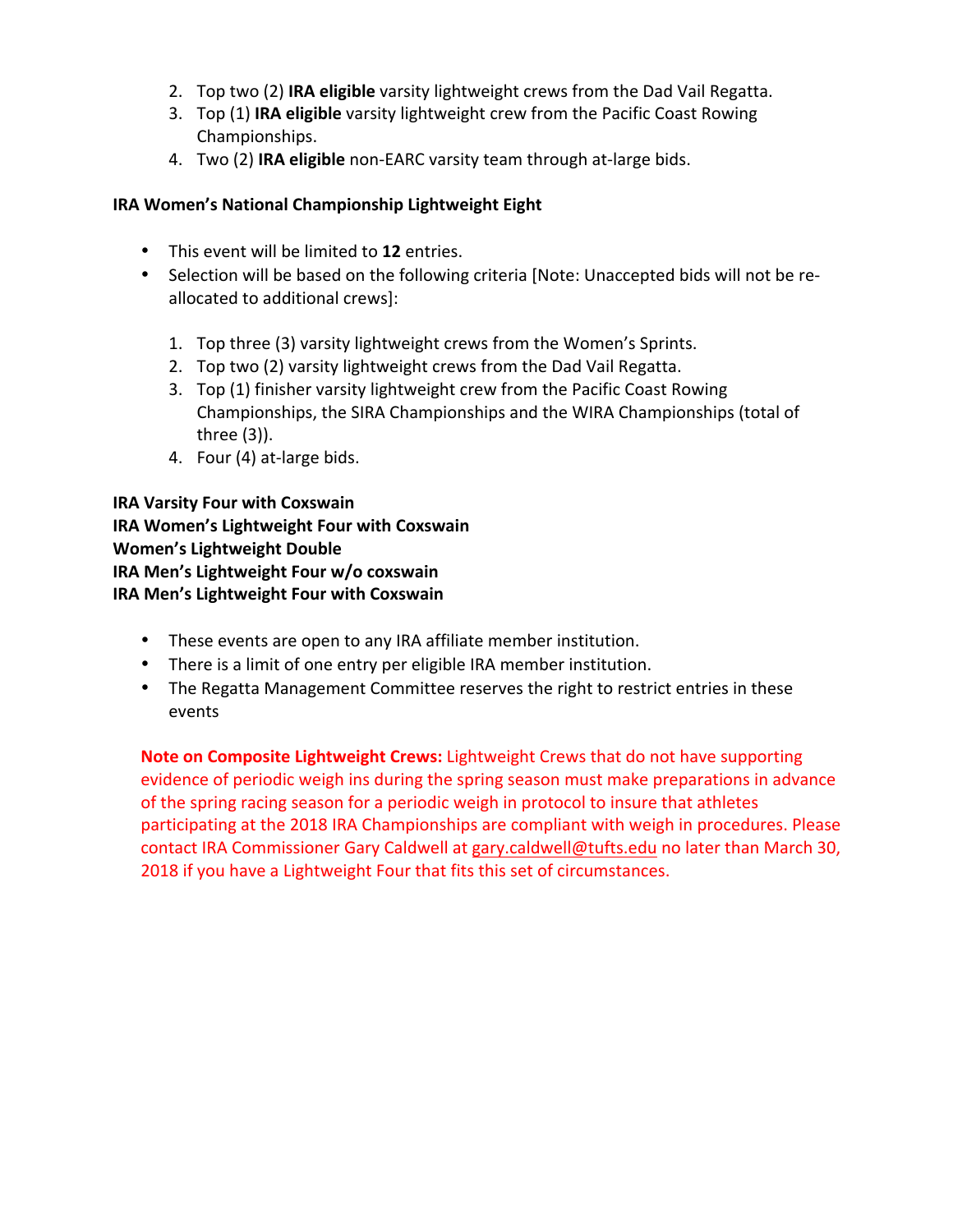## **2018 IRA Selection Committees**

#### **Heavyweight Men's Selection Committee**

- 5 coaches to be selected by the varsity heavyweight coaches of IRA member institutions schools at the Annual Coaches Meeting
	- o 2 EARC (Eastern Association of Rowing Colleges) coaches
	- o 1 Pac-12 Conference coach
	- o 2 at-large coaches, at least one of whom is not affiliated with the EARC or Pac-12 Conference
- 2 administrators
	- o 1 administrator selected by the IRA Commissioner and IRA President from an IRA member institution with an eligible Heavyweight Men's Team.
	- $\circ$  The IRA Regatta Director or his/her designee who will serve as a non-voting member of the committee

#### **Lightweight Men's Selection Committee**

- 4 coaches to be selected by the varsity lightweight men's coaches of IRA member institutions at the Annual Coaches Meeting.
	- o 2 EARC (Eastern Association of Rowing Colleges) coaches
	- $\circ$  2 at-large coaches, at least one of whom is not employed by an EARC institution
- 2 administrators
	- o 1 administrator selected by the IRA Commissioner and IRA President from an IRA member institution with an eligible Lightweight Men's Team
	- o The IRA Regatta Director or his/her designee who will serve as a non-voting member of the committee

#### **Lightweight Women's Selection Committee**

- 4 coaches to be selected by the varsity lightweight women's coaches of IRA member institutions at the Annual Coaches Meeting
	- o 2 EARC (Eastern Association of Rowing Colleges) coaches
	- o 1 Pac-12 Conference coach
	- $\circ$  1 at-large coach not affiliated with the Pac-12 or the EARC
- 2 administrators
	- $\circ$  1 administrator selected by the IRA Commissioner and IRA President from an IRA member institution with an eligible Lightweight Women's Team
	- o The IRA Regatta Director or his/her designee who will serve as a non-voting member of the committee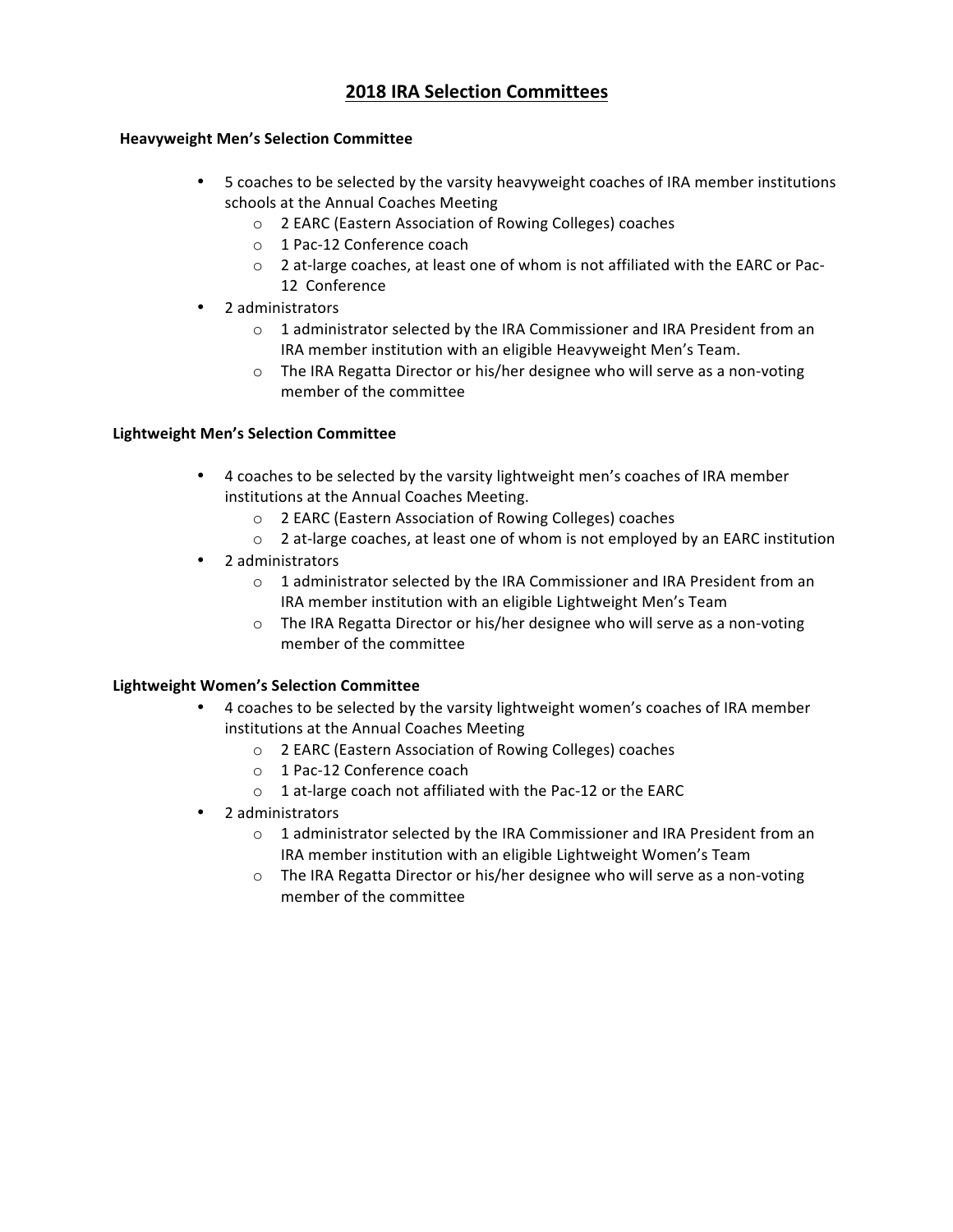## **ATTACHMENT B**

## **2018 Ten Eyck Team Points Allocation**

| Event/Place:            | Men's Heavyweight | Men's Heavyweight 2nd | Men's Heavyweight 3rd |
|-------------------------|-------------------|-----------------------|-----------------------|
|                         | Varsity Eight     | <b>Varsity Eight</b>  | <b>Varsity Eight</b>  |
| $\mathbf 1$             | 90                | 72                    | 54                    |
| $\overline{2}$          | 85                | 68                    | 51                    |
| $\overline{\mathbf{3}}$ | 80                | 64                    | 48                    |
| $\overline{\mathbf{4}}$ | 75                | 60                    | 45                    |
| 5                       | 70                | 56                    | 42                    |
| $\boldsymbol{6}$        | 65                | 52                    | 39                    |
| $\overline{7}$          | 60                | 48                    | 36                    |
| $\bf 8$                 | 55                | 44                    | 33                    |
| $\boldsymbol{9}$        | 50                | 40                    | 30                    |
| $10\,$                  | 45                | 36                    | 27                    |
| 11                      | 40                | 32                    | 24                    |
| 12                      | 35                | 28                    | 21                    |
| 13                      | 30                | 24                    | 18                    |
| $14\,$                  | 25                | 20                    | 15                    |
| 15                      | 20                | 16                    | 12                    |
| 16                      | 15                | 12                    | 9                     |
| 17                      | 10                | 8                     | 6                     |
| 18                      | 5                 | 4                     | 3                     |
| 19                      | $\mathbf 0$       | $\mathbf 0$           | $\mathbf 0$           |
| 20                      | $\pmb{0}$         | $\pmb{0}$             | $\pmb{0}$             |
| 21                      | $\boldsymbol{0}$  | $\mathbf 0$           | $\pmb{0}$             |
| 22                      | $\pmb{0}$         | $\pmb{0}$             | $\pmb{0}$             |
| 23                      | $\mathbf 0$       | $\mathbf 0$           | $\mathbf 0$           |
| 24                      | $\mathbf 0$       | $\pmb{0}$             | $\mathbf 0$           |

## **2018 IRA Men's Lightweight Team Award Points Allocation**

| Event/Place: | Varsity Eight (M) | Varsity Four W/O (M) | Varsity Four with (M) |
|--------------|-------------------|----------------------|-----------------------|
|              | 36                | 18                   | 18                    |
|              | 33                | 16.5                 | 16.5                  |
|              | 30                | 15                   | 15                    |
| 4            | 27                | 13.5                 | 13.5                  |
|              | 24                | 12                   | 12                    |
| 6            | 21                | 10.5                 | 10.5                  |
|              | 18                | 9                    | 9                     |
| 8            | 15                | 7.5                  | 7.5                   |
| 9            | 12                | 6                    | 6                     |
| 10           | 9                 | 4.5                  | 4.5                   |
| 11           | 6                 | 3                    | э                     |
| 12           | 3                 | 1.5                  | 1.5                   |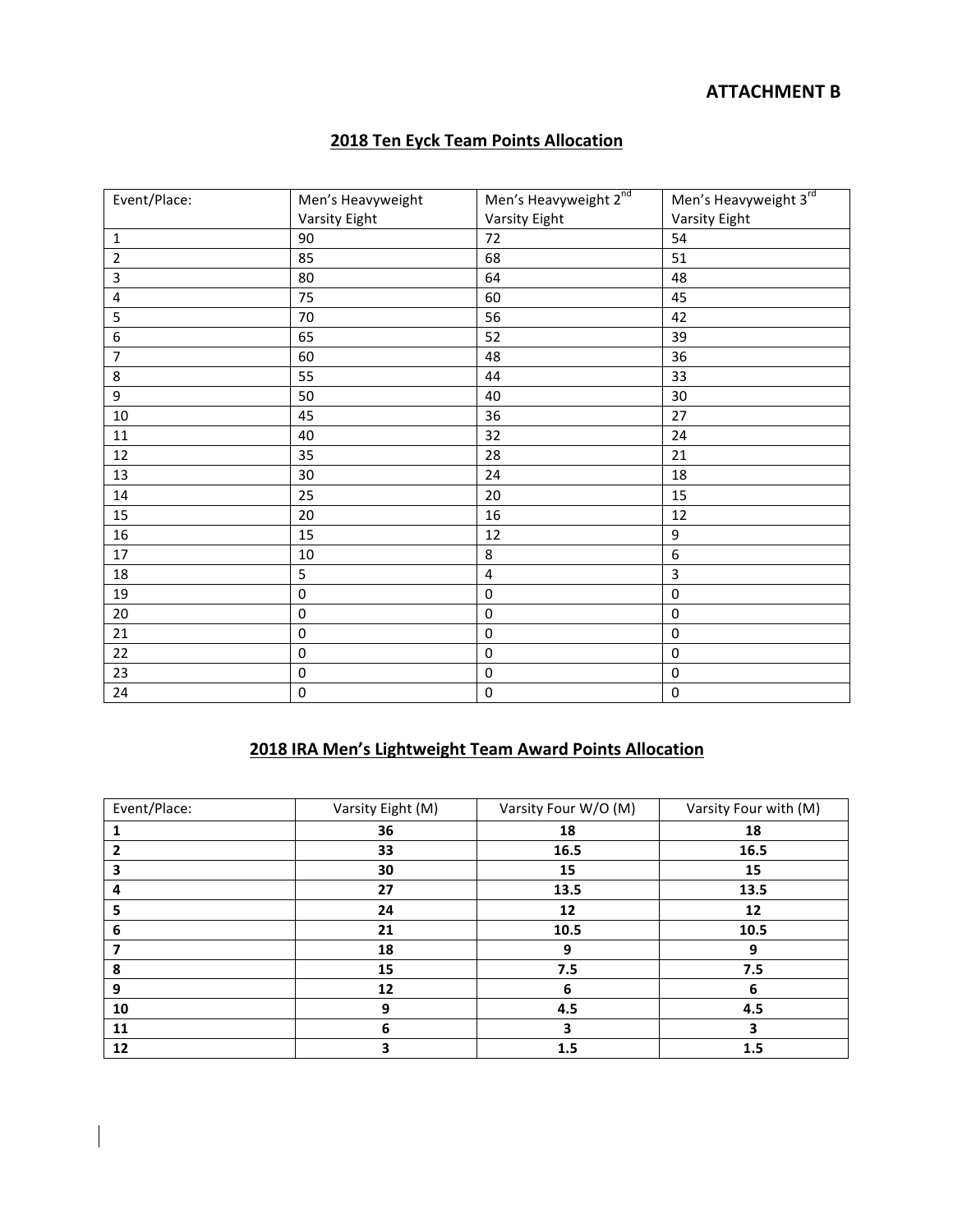# **IRA Women's Lightweight Team Award Points Allocation**

| Event/Place: | Varsity Eight (W) | Varsity Four with (W) | Varsity Double Scull (W) |
|--------------|-------------------|-----------------------|--------------------------|
|              | 36                | 24                    | 12                       |
|              | 33                | 22                    | 11                       |
|              | 30                | 20                    | 10                       |
|              | 27                | 18                    | 9                        |
|              | 24                | 16                    |                          |
| h            | 21                | 14                    |                          |
|              | 18                | 12                    | b                        |
| 8            | 15                | 10                    |                          |
|              | 12                | 8                     |                          |
| 10           | 9                 | 6                     |                          |
| 11           | 6                 |                       |                          |
| 12           |                   |                       |                          |